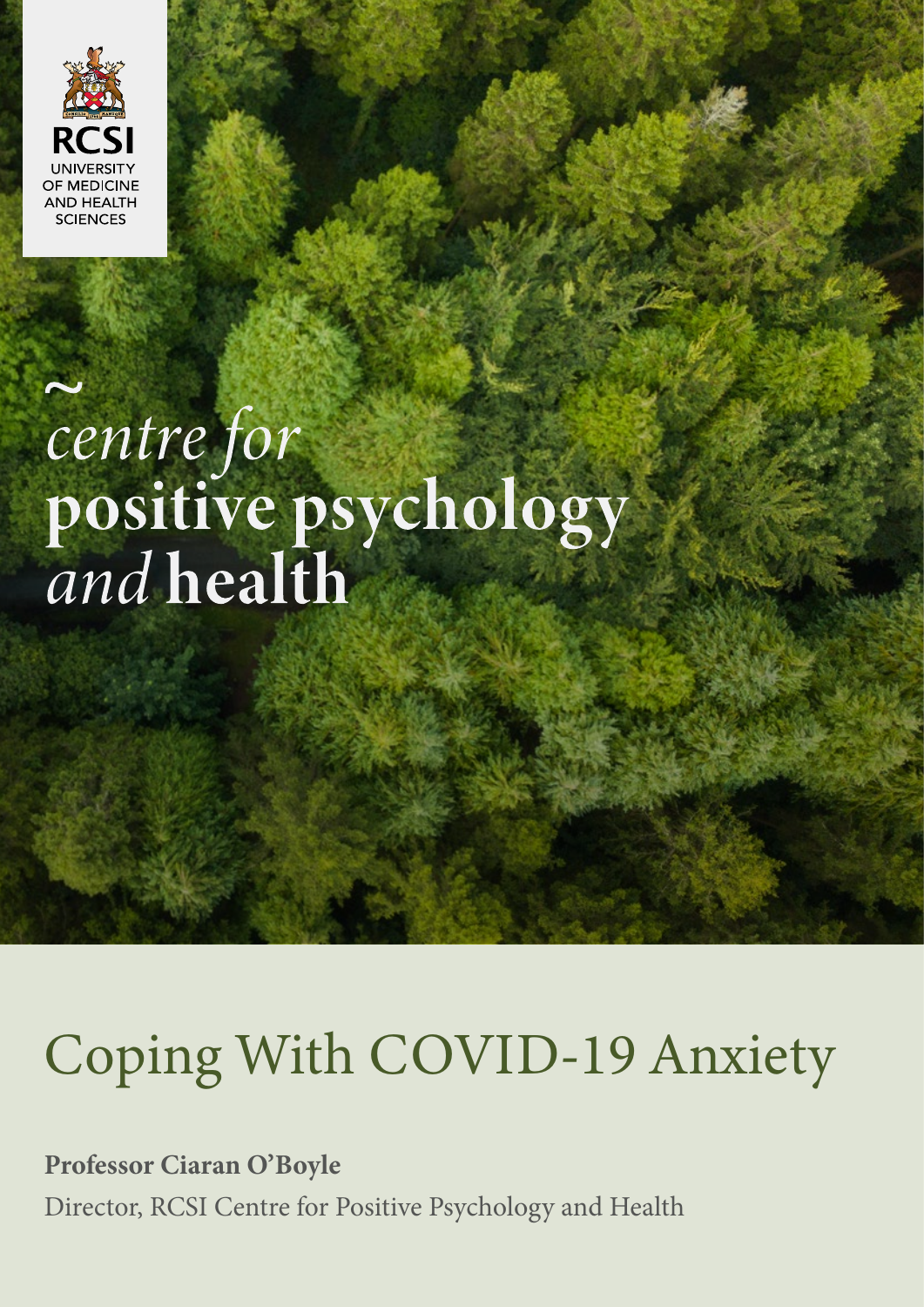**Professor Ciaran O'Boyle** Director, RCSI Centre for Positive Psychology and Health

 $\sim$ 

The WHO Director-General, Dr Tedros Adhanom Ghebreyesus, addressing the Munich Security Conference on Feb 15, 2020, said, *"We're not just fighting an epidemic; we're fighting an infodemic."*

An editorial in the leading medical journal, the Lancet, on the 22<sup>nd</sup> of February of thisyear pointed out that the rapid dissemination of trustworthy information(transparent identification of cases, data sharing, unhampered communication, and peer-reviewed research) is what is needed most during this period of uncertainty.

However, the author of the editorial went on to state that the "*ease through which inaccuracies and conspiracies can be repeated and perpetuated via social media and conventional outlets puts public health at a constant disadvantage*".

Not only does the contamination of media outlets with mis-information put publichealth at a disadvantage, it also creates anxiety and potentially panic. The anxiety associated with COVID-19 travels much faster than the virus itself.

As the Lancet editorial puts it: "*There may be no way to prevent a COVID-19 pandemic in this globalised time, but verified information is the most effective prevention against the disease of panic.*"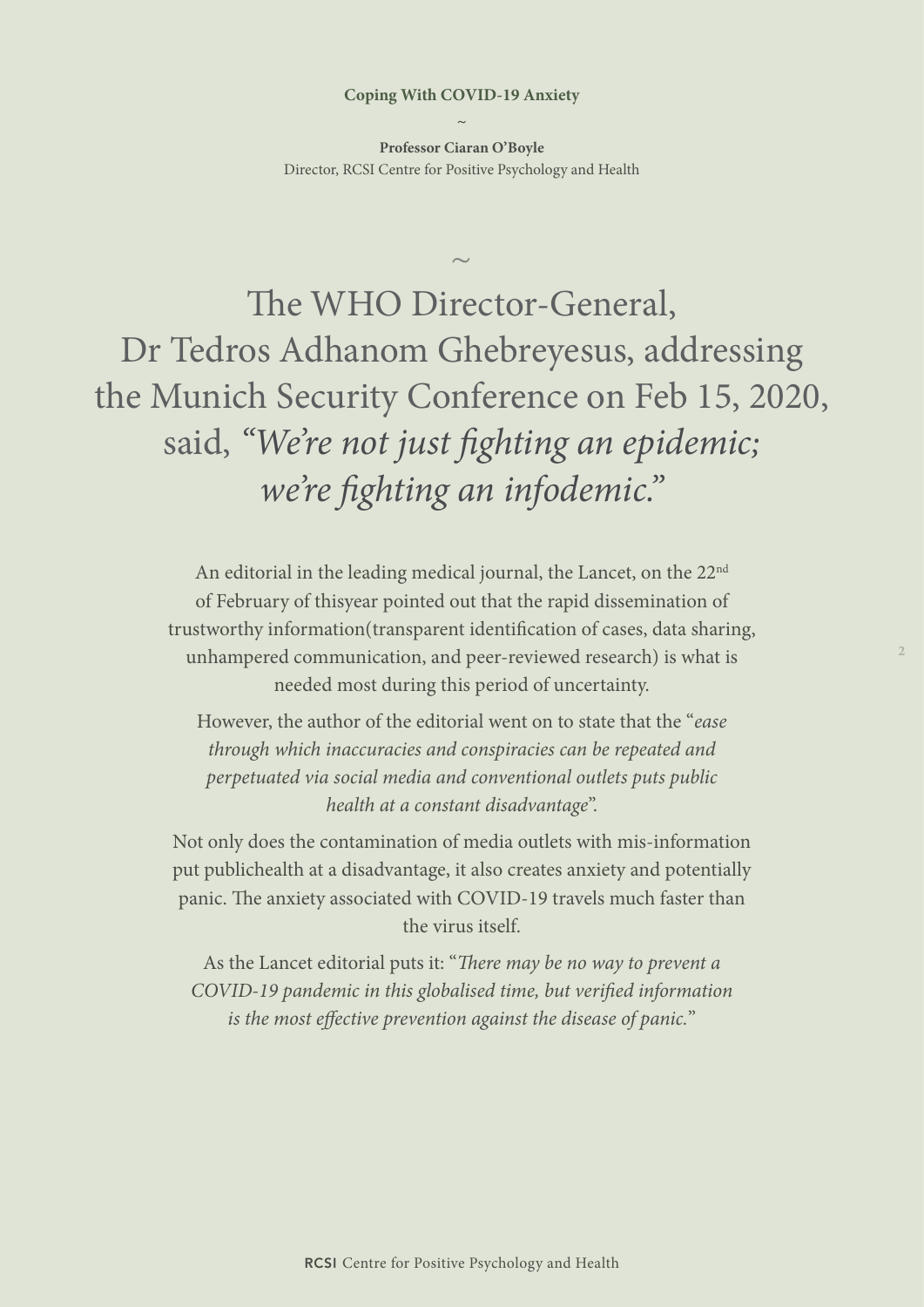**Professor Ciaran O'Boyle** Director, RCSI Centre for Positive Psychology and Health

# The nature of COVID-19 anxiety

Anxiety is a normal human response to a threat, and it is particularly likely to occur when the threat is unpredictable and uncertain. In Ireland, this week's unprecedented closures and restrictions, while necessary, are likely to further increase anxiety.

Emotions such as anxiety are important as they orient us towards a threat and help us decide what to do next. However, the features of the COVID-19 outbreak and the non-stop media cycle with the accompanying saturation of social media channels have resulted in levels of anxiety that, for many, are not correctly calibrated to the threat. Our emotions can bias us in terms of the information we respond to and the decisions we make - our emotions can lead us astray. For example, with COVID19, we have already seen, in some countries, the rise in suspicions of certain ethnic groups and this has resulted in xenophobic behaviour.

There are a number of features of the way that our minds work that can serve to increase our anxiety in the current situation. One of these is called the "availability bias" where we give more weight to events that we can immediately experience and recall. The non-stop media cycle perpetuates this bias as it exposes us continuously to anxiety provoking events associated with the spread of the virus. The availability bias is not the only factor influencing anxiety in the current circumstances. We tend to believe things that we hear repeatedly, whether or not they are true, and we also remember things that elicit strong emotions. In addition, the emotions we experience significantly influence the information that we attend to. For example, research has shown that if we are anxious we pay much more attention to anxiety provoking events and and we also overestimate their likely future occurrence.

So, it is clear that the characteristics of the present outbreak (especially uncertainty and unpredictability), the non-stop media cycle, the saturation of social media, and the particular ways in which our minds work can create a hyper-vigilant state in which our anxiety drives us to seek out more and more information. This, in turn, increases our anxiety in a self-perpetuating cycle that can prove disabling.

**3**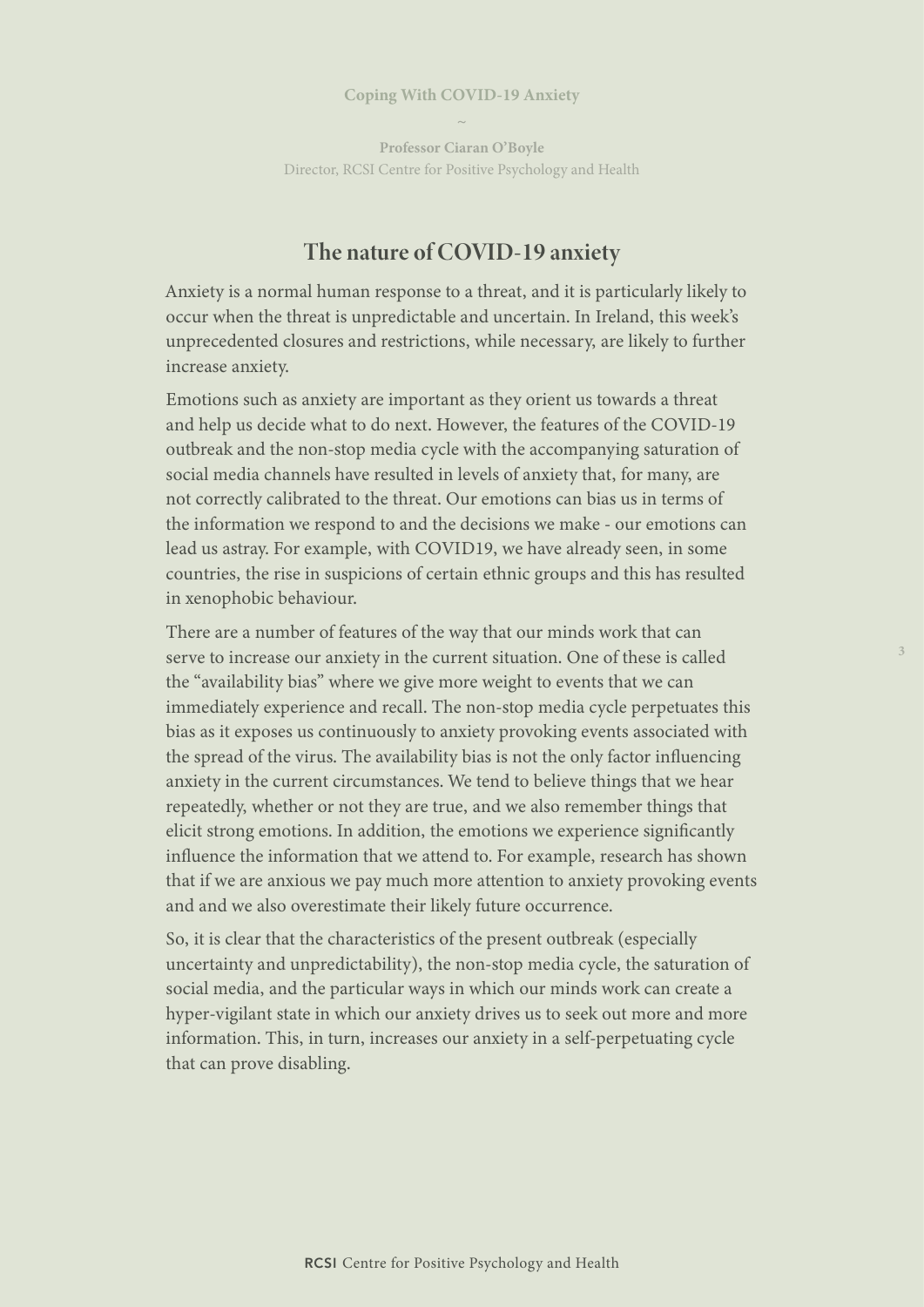**Professor Ciaran O'Boyle** Director, RCSI Centre for Positive Psychology and Health

# *The following are methods that you can use to counteract the development of inappropriate levels of anxiety:*

#### 1. Information, but not too much of it.

It is important to stay informed as the situation develops. However, checking your phone every five minutes to see what the rates are or whether there is some other new development can only serve to increase your anxiety. Take breaks from watching, reading, or listening to news stories. Try to do some other activity you enjoy and keep life as normal as possible. It is also better to educate yourself from a small number of solid news outlets and reliable sources than to be overwhelmed by information, much of it dubious, from social media. Reliable websites include those of the Irish Department of Health ([Department of Health - Coronavirus COVID-19](https://www.gov.ie/en/campaigns/c36c85-covid-19-coronavirus/)), the HSE (<https://www.hse.ie/eng/services/news/newsfeatures/covid19-updates/> ), the World Health Organisation ([WHO - Coronavirus Disease COVID-19 outbreak](https://www.who.int/emergencies/diseases/novel-coronavirus-2019)), the European Centre for Disease Prevention and Control ([ECDC - Coronavirus](https://www.ecdc.europa.eu/en/novel-coronavirus-china)  [\(COVID-19\)](https://www.ecdc.europa.eu/en/novel-coronavirus-china)) and the US Centres for Disease Control and Prevention ([CDC: https://www.cdc.gov/coronavirus/2019-ncov/index.html\)](https://www.cdc.gov/coronavirus/2019-ncov/index.html).

#### 2. Gain a sense of control

In addition to being important in preventing the spread of the virus, washing your hands, coughing the right way, decreasing person to person contact and even actively socially isolating yourself can provide a sense of control that helps reduce anxiety.

**4**

#### 3. Connect with loved ones

Relationships are important in reducing stress and increasing happiness. As the outbreak proceeds, increasing social isolation is likely to become the norm. However, we can use technology to maintain links with our friends and loved ones. This can be particularly important if we are feeling overwhelmed; connecting or reconnecting with someone who is not overwhelmed by fear and anxiety can help to put things in perspective. For many of us, our main concern is for elderly parents and other relatives. One useful approach here is to print out information and guidelines from reputable websites such as the HSE and the Department of Health and make it available to them in paper form.

#### 4. Look after your general health

Take care of your general health. Breathe deeply, especially when anxious, stretch and meditate. Try to eat healthy, well-balanced meals, exercise regularly, get plenty of sleep and moderate alcohol intake.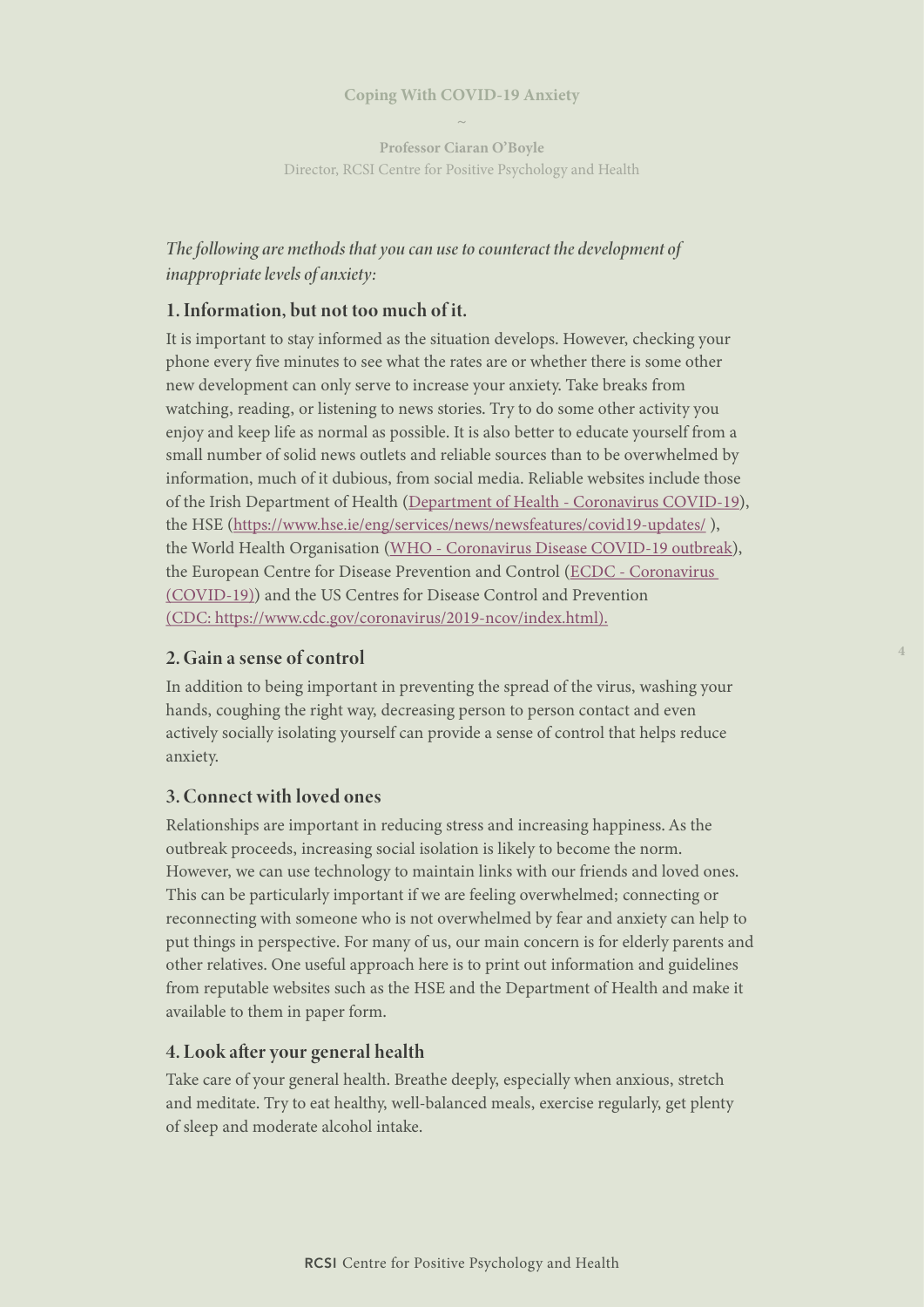**Professor Ciaran O'Boyle** Director, RCSI Centre for Positive Psychology and Health

#### 5. Manage anxiety through meditation, breathing and naming

Make time to unwind and remind yourself that strong feelings will fade. Deep slow breathing activates body systems involved in rest and digestion and by giving our bodies the message that it is safe leads to a feeling of calm. Naming your anxiety (e.g. I'm feeling really scared right now, I can feel my heart racing and I feel a little dizzy) creates space between the emotional feeling and the thinking part of your brain. In this space, you can get some distance and observe the emotion rather than letting it flood you completely. This supports your ability to think about how to respond and how to shift out of the unpleasant heightened emotional experience. Learning and practising meditation is a highly effective way of managing anxiety.

#### 6. Consider the common good

We in Ireland have a long tradition of the community gathering to support the individual. In traditional farming communities, for example, this took the form of a "Meitheal" where neighbours gathered together to support one another. A good modern example is #selfisolationhelp which is trending on Twitter. The hashtag allows people to volunteer to assist others (e.g. buying groceries, walking the dog etc) who are self-isolating or in need of help because of COVID19. It is likely that our individual liberties will have to be curbed through quarantine restrictions and similar strategies designed to reduce the spread of the virus. We know, from research in positive psychology, that participating in meaningful activities, especially those that support the common good is a major contributor to our sense of well-being and happiness.

#### 7. Talk to your children

When children are faced with stressful situations, they react, in part, based on the reactions of adults they see around them. When parents and caregivers deal with the COVID-19 outbreak calmly and confidently, they provide the best support for their children. Parents can be more reassuring to others around them, especially children, if they are better prepared. The following are helpful strategies:

- 1. It is important to take time to talk to your child about the outbreak, answer any questions they may have and share facts about the virus in a way that your child can understand.
- 2. Children model their behaviour on adults especially in times of stress. You can be a good role model by looking after your own physical and psychological health.
- 3. Children need reassurance that they are safe. This applies even to older children and teens. Let them know that you understand their worries, that it is ok to be upset and that your primary focus is on their safety.